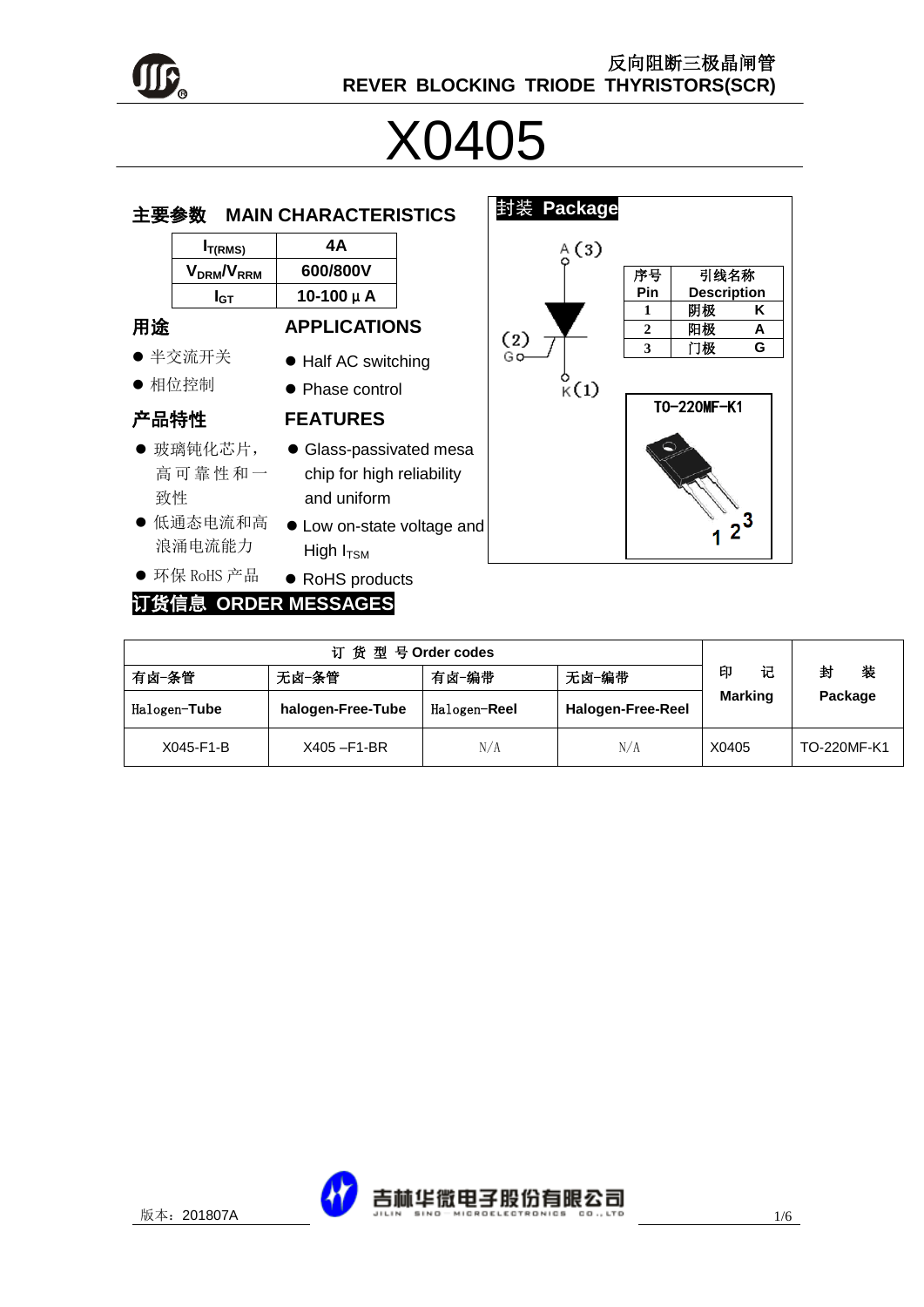

## 绝对最大额定值 **ABSOLUTE RATINGS (TC=25**℃**)**

| 目<br>项                                      | 믁<br>符                       | 试 验 条 件                            | 数值          | 单位        |
|---------------------------------------------|------------------------------|------------------------------------|-------------|-----------|
| <b>Parameter</b>                            | <b>Symbol</b>                | <b>Condition</b>                   | Value       | Unit      |
| 断态 (反向) 重复峰值电压                              | $V_{DRM}$                    |                                    | 600/800     | $\vee$    |
| Repetitive peak off-state (reverse) voltage | $N_{RRM}$                    |                                    |             |           |
| 通态平均电流 Average on-state current             | $I_T$ ( $AV$ )               |                                    | 2.5         | A         |
| 通态方均根电流 On-state RMS current                | $I_T$ (RMS)                  |                                    | 4           | A         |
| 非 重 复 浪 涌 峰 值 通 态 电 流 Non-                  |                              |                                    | 30          |           |
| repetitive surge peak on-state current      | $I_{\text{TSM}}$             | half sine wave, t=10ms             |             | A         |
| 熔断 $I^2t$ I <sup>2</sup> t for fusing       | $l^2t$                       | half sine wave, $t=10ms$           | 4.5         | $A^2s$    |
| 通态电流临界上升率Repetitive rate of                 | dl/dt                        | $Im=2.0A$ ,                        | 50          | $A/\mu s$ |
| rise of on-state current after riggering    |                              | $I_G=0.02A$ , dl $G/dt=1.0A/\mu s$ |             |           |
| 峰值门极电流<br>Peak gate current                 | I <sub>GM</sub>              |                                    | 1.2         | A         |
| 平均门极功率<br>Average gate power                | $P_{G(AV)}$                  | over any 20ms period               | 0.2         | W         |
| 存储温度<br>Storage temperature                 |                              |                                    | $40 - 15$   | °C        |
|                                             | ${\mathsf T}_{\textsf{stg}}$ |                                    | 0           |           |
| 操作结温 Operation junction temperature         | $\mathsf{T}_{\mathsf{VJ}}$   |                                    | $-40 - 125$ | °C        |

### 热特性 **THERMAL CHARACTERISTIC**

| 项<br>目             | 符<br>뮥        | 件<br>条                   | 最小  | 典型                       | 最大         | 单位   |
|--------------------|---------------|--------------------------|-----|--------------------------|------------|------|
| <b>Parameter</b>   | <b>Symbol</b> | <b>Condition</b>         | Min | Tvp                      | <b>Max</b> | Unit |
| 结到引线的热阻            |               |                          |     |                          |            |      |
| Thermal resistance | $R_{th(i-l)}$ | half cycle (TO-220MF-K1) |     | $\overline{\phantom{0}}$ | 4          | °C M |
| junction to lead   |               |                          |     |                          |            |      |

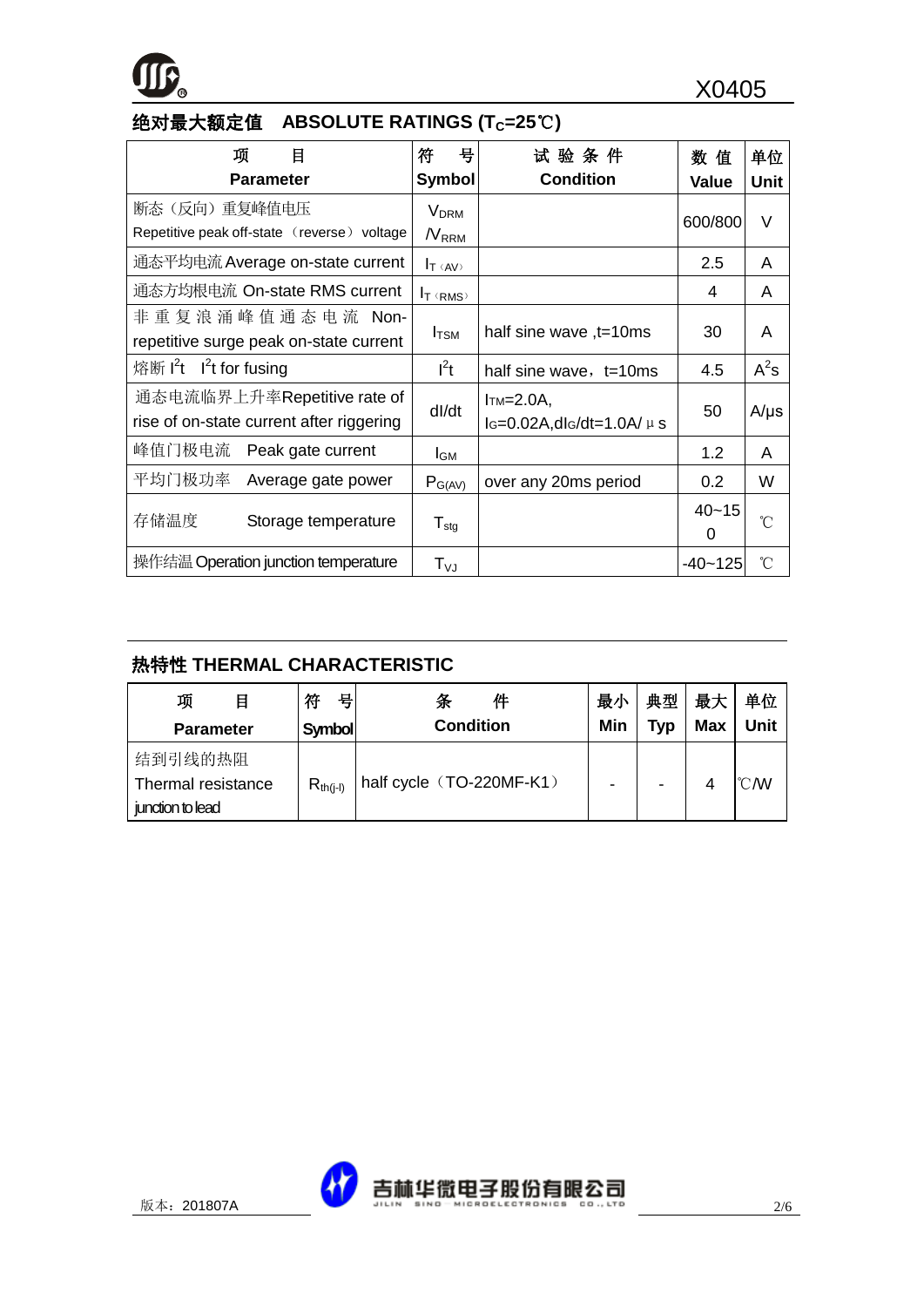

#### 电特性 **ELECTRICAL CHARACTERISTIC (TC=25**℃**)**

| 项<br>目                    | 符<br>号                  | 测试条件                                                                           | 最小  | 典型         | 最大         | 单位          |
|---------------------------|-------------------------|--------------------------------------------------------------------------------|-----|------------|------------|-------------|
| <b>Parameter</b>          | <b>Symbol</b>           | <b>Condition</b>                                                               | Min | <b>Typ</b> | <b>Max</b> | <b>Unit</b> |
| 断态峰值重复电流                  |                         | $V_{DM} = V_{DRM}$ , Tj=125°C, R <sub>GK</sub> =1KQ                            |     |            |            |             |
| Peak Repetitive Blocking  | <b>I</b> <sub>DRM</sub> |                                                                                |     |            | 1          | mA          |
| Current                   |                         |                                                                                |     |            |            |             |
| 反向峰值重复电流                  |                         | $\rm V_{\rm RM}{=}\rm V_{\rm RRM}$ , Tj=125˚C, $\rm R_{\rm GK}{=}\rm 1K\Omega$ |     |            |            |             |
| Peak Repetitive Reverse   | <b>I</b> RRM            |                                                                                |     |            | 1          | mA          |
| Current                   |                         |                                                                                |     |            |            |             |
| 峰值通态电压                    |                         |                                                                                |     |            |            | $\vee$      |
| Peak on-state voltage     | V <sub>TM</sub>         | $ITM=8A$                                                                       |     |            | 1.8        |             |
| 门极触发电流                    |                         |                                                                                |     |            |            |             |
| Gate trigger current      | $I_{\text{GT}}$         | $V_{AK}$ =12V,R <sub>1</sub> =100 $\Omega$                                     | 10  |            | 100        | μA          |
| 门极触发电压                    |                         |                                                                                |     |            |            | $\vee$      |
| Gate trigger voltage      | $V_{GT}$                | $V_{AK}$ =7V,R <sub>L</sub> =100 $\Omega$                                      |     | 0.62       | 0.8        |             |
| 维持电流                      |                         | $V_{AK} = 7V$                                                                  |     |            |            |             |
| Holding current           | ΙH.                     | Initiating Current = 20 mA                                                     |     |            | 5          | mA          |
| 擎住电流                      |                         |                                                                                |     |            |            |             |
| Latch current             | $I_{L}$                 | $V_{AK}$ =7V, $I_T$ =200µA                                                     |     |            | 5          | mA          |
| 断态临界电压上升率                 | dV/dt                   | $VDM=100% VDRM(MAX)$                                                           |     |            |            |             |
| Rise of off-state voltage |                         | $Ti=125^{\circ}C, RGK=1K\Omega$                                                | 15  |            |            | $V/\mu s$   |

#### 特征曲线 **ELECTRICAL CHARACTERISTICS (curves)**

Fig. 1: Maximum average power dissipation versus average on-state current.



Fig. 2-1: Average and D.C. on-state current versus lead temperature.



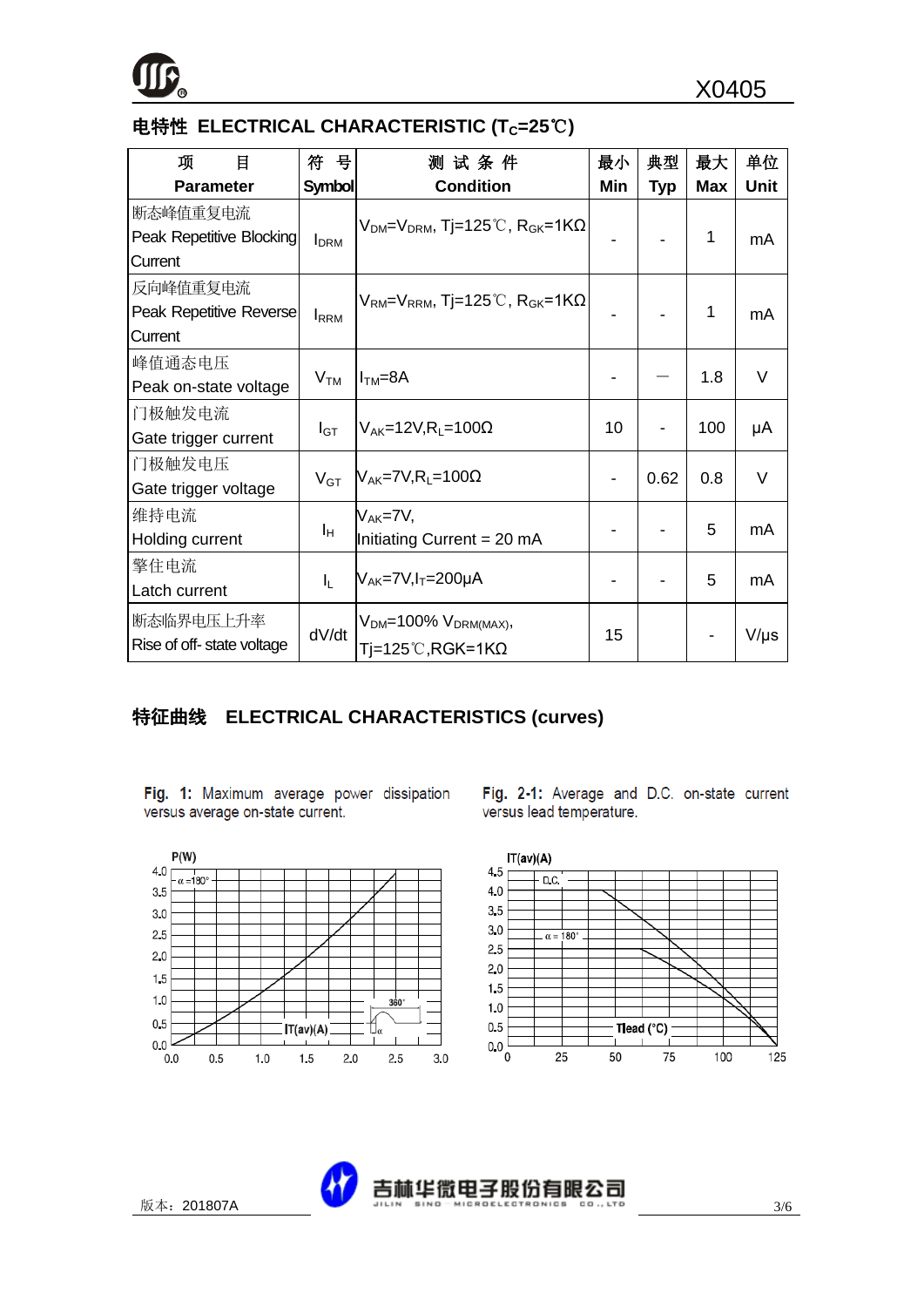

Fig. 2-2: Average and D.C. on-state current versus ambient temperature (device mounted on FR4 with recommended pad layout).

Fig. 3: Relative variation of thermal impedance junction to ambient versus pulse duration.



Fig. 4: Relative variation of gate trigger current, holding current and latching current versus junction temperature (typical values).



Fig. 6: Relative variation of dV/dt immunity versus gate-cathode resistance (typical values).





Fig. 5: Relative variation of holding current versus gate-cathode resistance (typical values).







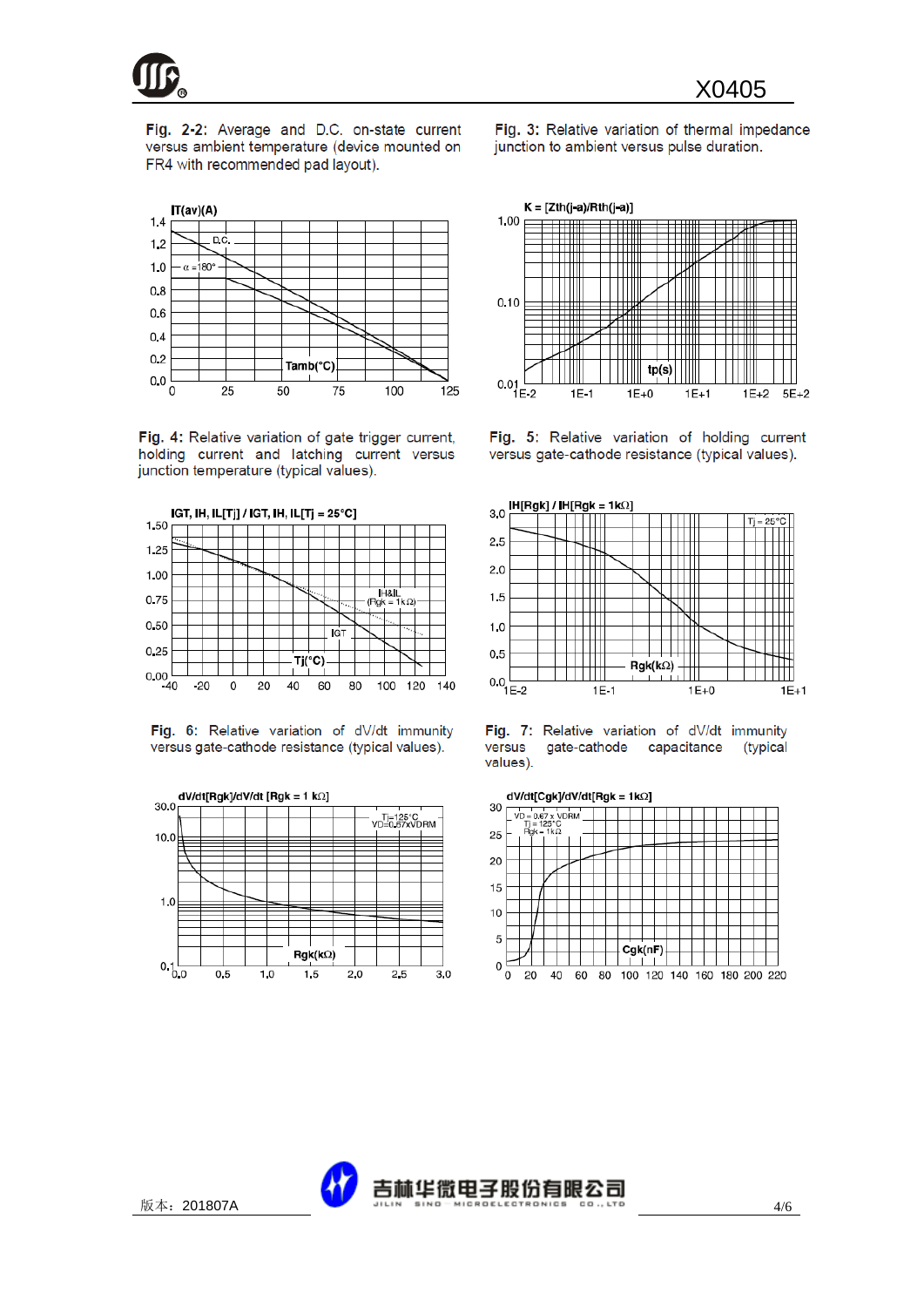

**<sup>R</sup>** X0405 **M形尺寸 PACKAGE MECHANICAL DATA** 

C

٦

**TO-220MF-K1**



| n an an |  |
|---------|--|
|---------|--|

| SYMBOL |          | mm   |  |
|--------|----------|------|--|
|        | MIN      | MAX  |  |
| A      | 4.5      | 4.9  |  |
| B      | 1.22     | 1.47 |  |
| b      | 0.7      | 0.9  |  |
| C      | 0.45     | 0.60 |  |
| D      | 15.6     | 16.1 |  |
| D1     | 9.0      | 9.3  |  |
|        | 2.54TYPE |      |  |
| е      |          |      |  |
| Ε      | 9.9      | 10.4 |  |
| F      | 2.3      | 2.8  |  |
|        | 12.6     | 13.3 |  |
| L1     | 3.1      | 3.4  |  |
| Q      | 3.2      | 3.4  |  |
| Q1     | 2.6      | 2.9  |  |